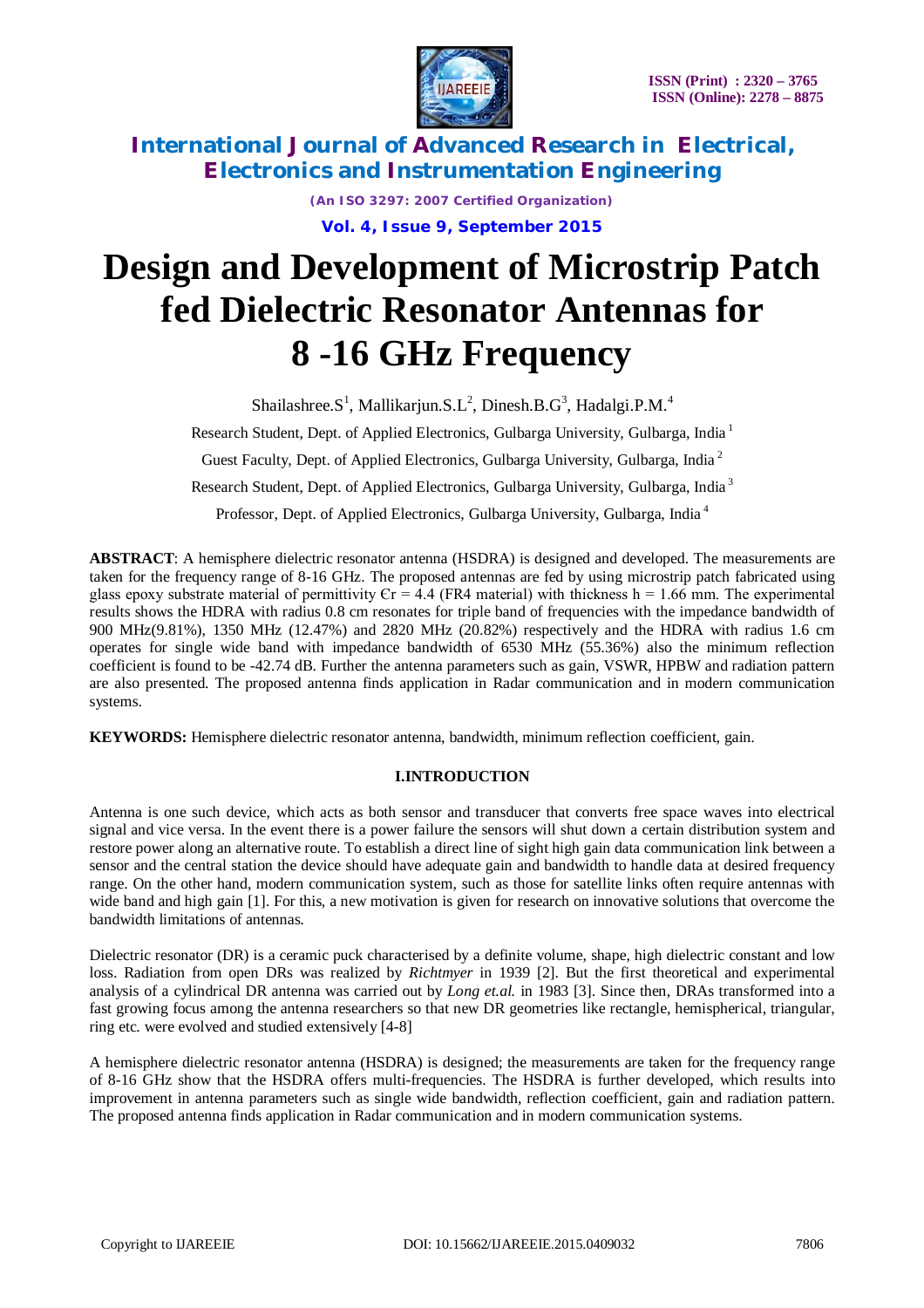

*(An ISO 3297: 2007 Certified Organization)*

### **Vol. 4, Issue 9, September 2015**

#### **II.ANTENNA DESIGN**

*Fig. 1* shows the geometry of Hemisphere DRA.





The Rectangular Microstrip patch is designed using the equations provided in literature which is shown below;

$$
L = \left[\frac{C}{2f_r(\varepsilon_\nu)^{\frac{1}{2}}}\right] - 2\Delta l \tag{1}
$$

where,

$$
\Delta l = 0.412 h \left[ \frac{(\varepsilon_e + 0.3) \left( \frac{W}{h} + 0.264 \right)}{(\varepsilon_e - 0.258) \left( \frac{W}{h} + 0.8 \right)} \right]
$$
(2)

$$
\varepsilon_{\mathbf{e}} - \left[ \frac{(\varepsilon_r + 1)}{2} \right] + \left[ \frac{(\varepsilon_r + 1)}{2} \right] \left[ \frac{1 + 12h}{W} \right]^2 \tag{3}
$$

and

$$
W - \left[\frac{C}{2f_r}\right] \left[\frac{(\varepsilon_r + 1)}{2}\right]^{-\frac{1}{2}} \tag{4}
$$

The Microstrip patch is etched on a low cost glass epoxy substrate material with dielectric constant  $\varepsilon_r = 4.2$  and its dimensions are tabulated in Table 1. An optimized Hemisphere Dielectric Resonator is designed and its dimensions are given in Table 2 with dielectric constant  $\varepsilon_r = 8.2$  is placed on the rectangular microstrip patch. The designed hemisphere is calculated using the following equations.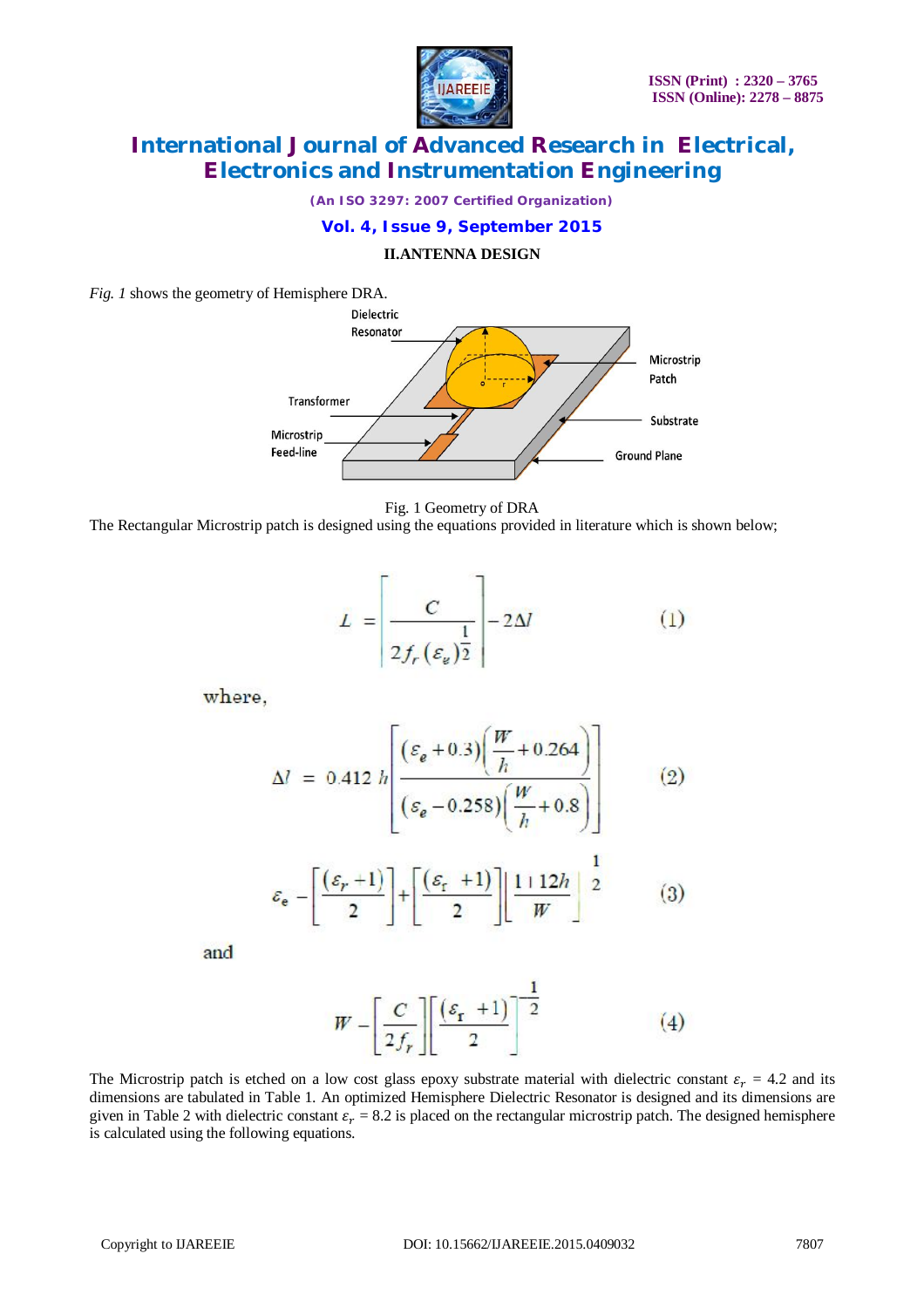

*(An ISO 3297: 2007 Certified Organization)*

### **Vol. 4, Issue 9, September 2015**

Volume of a hemisphere

$$
V = \left(\frac{2}{3}\right)\pi r^3 \tag{5}
$$

Circumference of the base of a hemisphere

$$
C = 2\pi r \tag{6}
$$

Curved surface area and base surface area of hemisphere  $\mathbf{A}$   $\mathbf{B}$  $\mathbf{r}^2$  0.  $\mathbf{D}$  $\mathbf{z}$  $(7)$ 

$$
A = 2\pi r^2 \& B = \pi r^2
$$
  
The total surface area of a hemisphere is given by

$$
K = (2\pi r^2) + (\pi r^2)
$$
 (8)

Table 1: Dimensions of the rectangular microstrip antenna

| <b>Antenna Parameters</b>     | <b>Dimensions</b> |
|-------------------------------|-------------------|
| Length of the patch, L        | 1.38 cm           |
| Width of the patch, W         | $2.24$ cm         |
| Quarter wave length, L        | $0.72$ cm         |
| Ouarter wave width, $W_t$     | $0.82 \text{ cm}$ |
| Microstrip feed length, $L_f$ | 0.61cm            |
| Microstrip feed width, $W_f$  | $0.32$ cm         |

Table 2: Dimensions of hemisphere dielectric resonator

| <b>Parameters of hemisphere</b><br>material | <b>Dimensions with</b><br>radius $r = 0.8$ cm | <b>Dimensions with</b><br>radius $r = 1.6$ cm |
|---------------------------------------------|-----------------------------------------------|-----------------------------------------------|
| Volume, V                                   | $1.07 \text{ cm}^3$                           | $8.57 \text{ cm}^3$                           |
| Circumference, C                            | $5.02$ cm                                     | $10.05$ cm                                    |
| Curved surface area, A                      | $4.02 \text{ cm}^2$                           | $16.08 \text{ cm}^2$                          |
| Base surface area, B                        | $2.01$ cm <sup>2</sup>                        | $8.04 \text{ cm}^2$                           |
| Total surface area, K=A+B                   | $6.03$ cm <sup>2</sup>                        | $24.12 \text{ cm}^2$                          |

#### **III.RESULTS AND DISCUSSION**

The impedance bandwidth over reflection coefficient less than –10 dB for the proposed antennas is measured. The resonant properties of the proposed antennas are experimentally measured on Vector Network Analyser (Rohde and Schwarz, Germany make ZVK model 1127.8651) which is as shown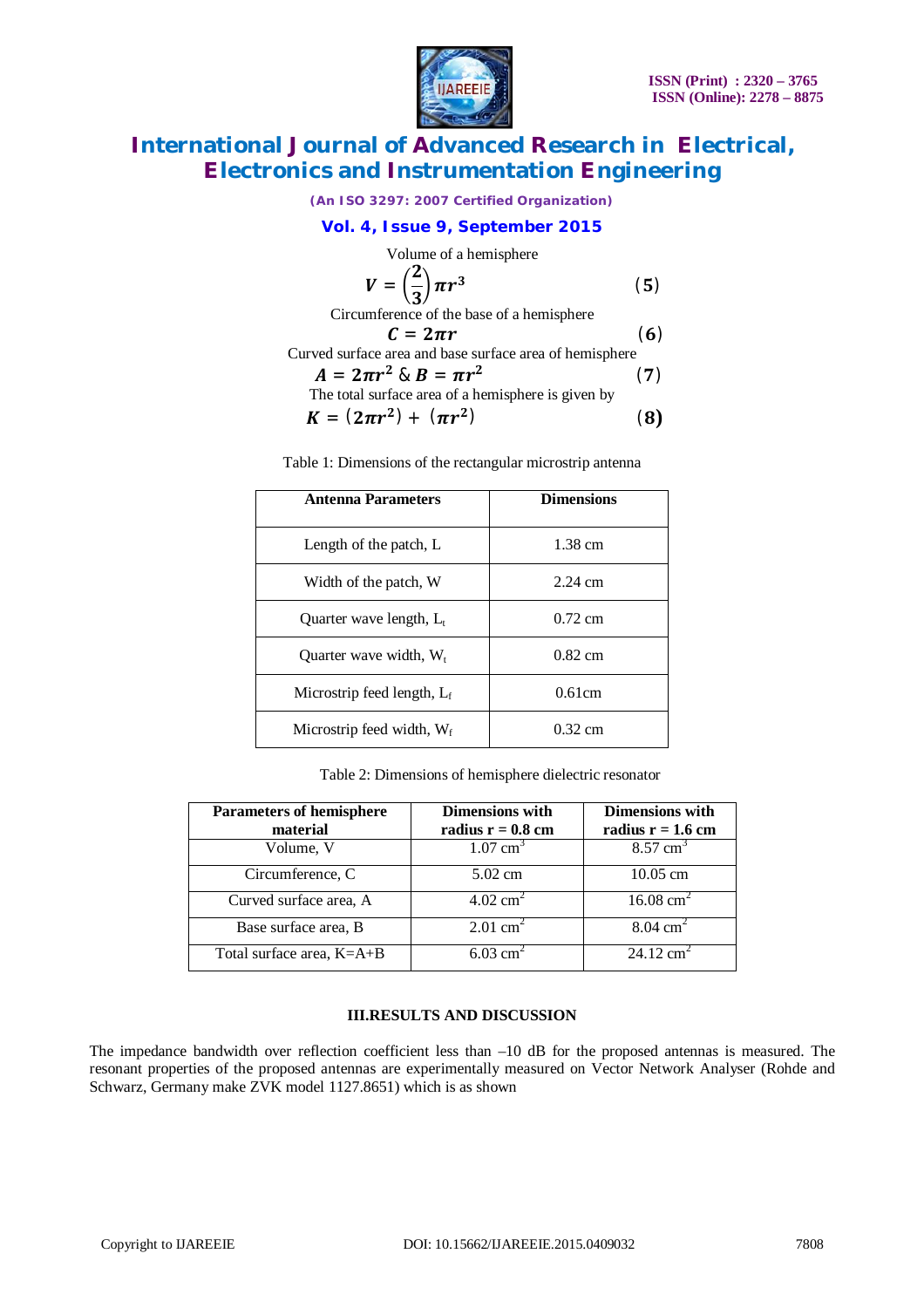

*(An ISO 3297: 2007 Certified Organization)*

**Vol. 4, Issue 9, September 2015**



Fig. 2 Reflection coefficient versus frequency graph of HSDRA1 and HSDRA2

From *Fig.* 2, it is observed that HSDRA1 with radius  $r = 0.8$  cm offers triple bands such as BW<sub>1</sub> resonates at 9.10 GHz,  $BW_2$  at 10.78 GHz and BW<sub>3</sub> at 12.51 GHz with a magnitude of 900 MHz (9.81%), 1350 MHz (12.47%) and 2820 MHz (20.82%) respectively. The overall bandwidth is 14.60 times more when compared to conventional microstrip antenna 140 MHz (2.92%). Also the minimum reflection coefficient is found to be -13.55 dB, -15.23 dB and -24.93 dB respectively.

Similarly, from the graph the HSDRA2 with the radius  $r = 1.6$  cm resonates for single wide band at 8.87 GHz with the magnitude bandwidth, BW4 of 6530 MHz (55.36%). When compared to the conventional antenna it gives 18.95 times more bandwidth. And the minimum reflection coefficient is found to be -42.74 dB.

Further, the far-field H - plane co-polar and cross-polar radiation patterns of the proposed antennas are measured at their resonating frequencies. In this study the turn-table method is used to measure the radiation pattern of all the proposed antennas (AUT). *Fig.3* and *Fig. 4* show the radiation pattern of antenna HSDRA1 and HSDRA2.



Fig. 3 Radiation Pattern of HDDRA1 at 12.51 GHz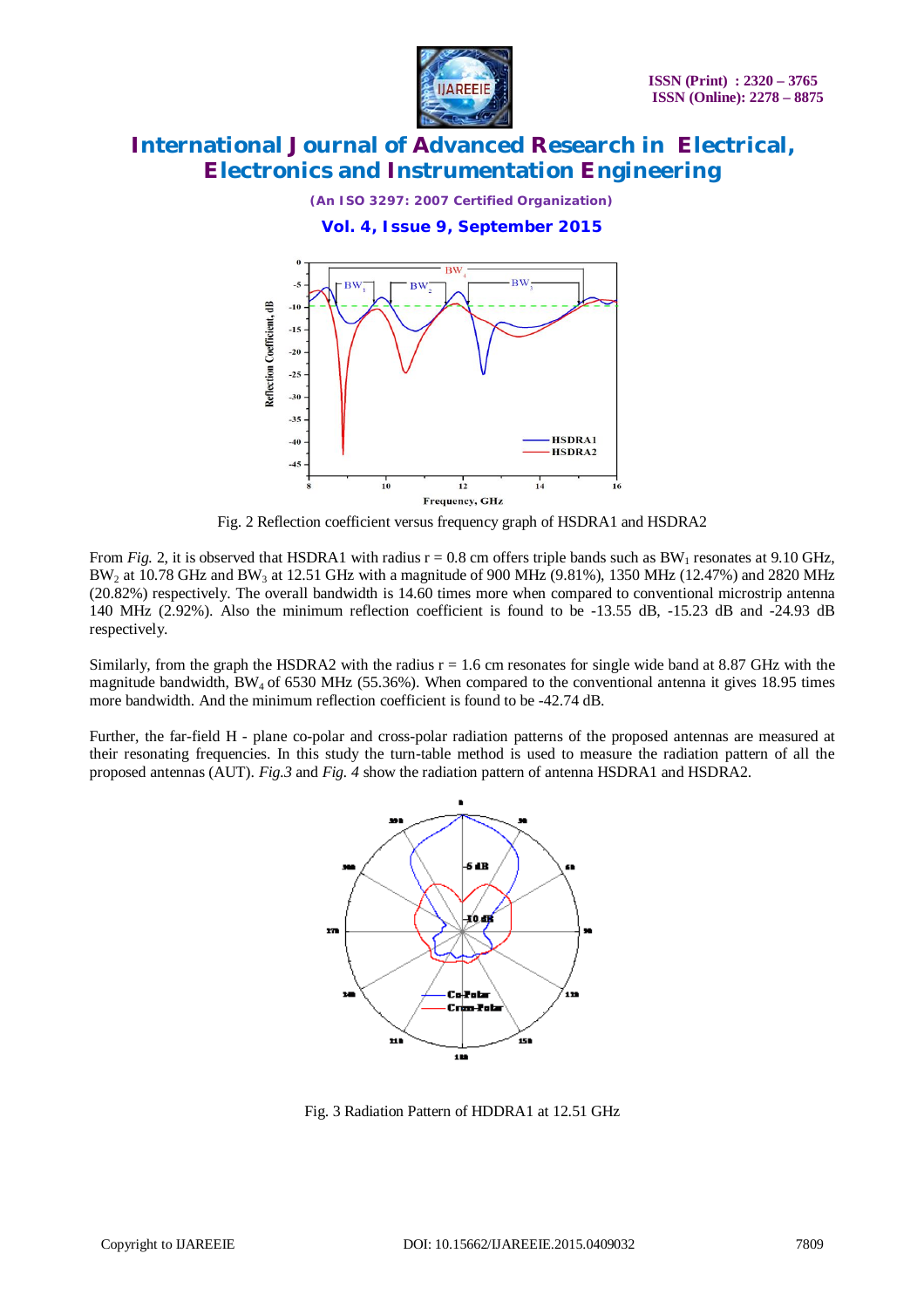

*(An ISO 3297: 2007 Certified Organization)*

**Vol. 4, Issue 9, September 2015**



Fig. 4 Radiation Pattern of HDDRA2 at 8.87 GHz

The Half Power Beam Width at 3 dB is found and is tabulated in Table 3. To find the gain, the power transmitted  $(P_t)$ by the pyramidal horn antenna and the power received  $(P_s)$  by proposed antenna is measured separately. Gain of antenna under test  $(G_T)$  in dB is calculated using the formula: [9]

$$
(G_T) dB = (Gs) dB + 10log (P_t/P_s)
$$

where Gs is the gain of pyramidal horn antenna. The obtained gain is mentioned in Table 3. Similarly, The VSWR of the proposed antennas is also measured using VNA and is given in Table 3 and the diagram of HSDRA2 is shown in the *Fig.* 5.



Fig. 5 VSWR of HSDRA<sub>2</sub>

Table 3: Calculated Gain, HPBW and VSWR

| Antenna            | Gain               | <b>HPRW</b>  | <b>VSWR</b> |
|--------------------|--------------------|--------------|-------------|
| HSDRA1             | $09.42 \text{ dB}$ | $74^{\circ}$ | 1.410       |
| HSDRA <sub>2</sub> | $12.57 \text{ dB}$ | $32^0$       | 1.006       |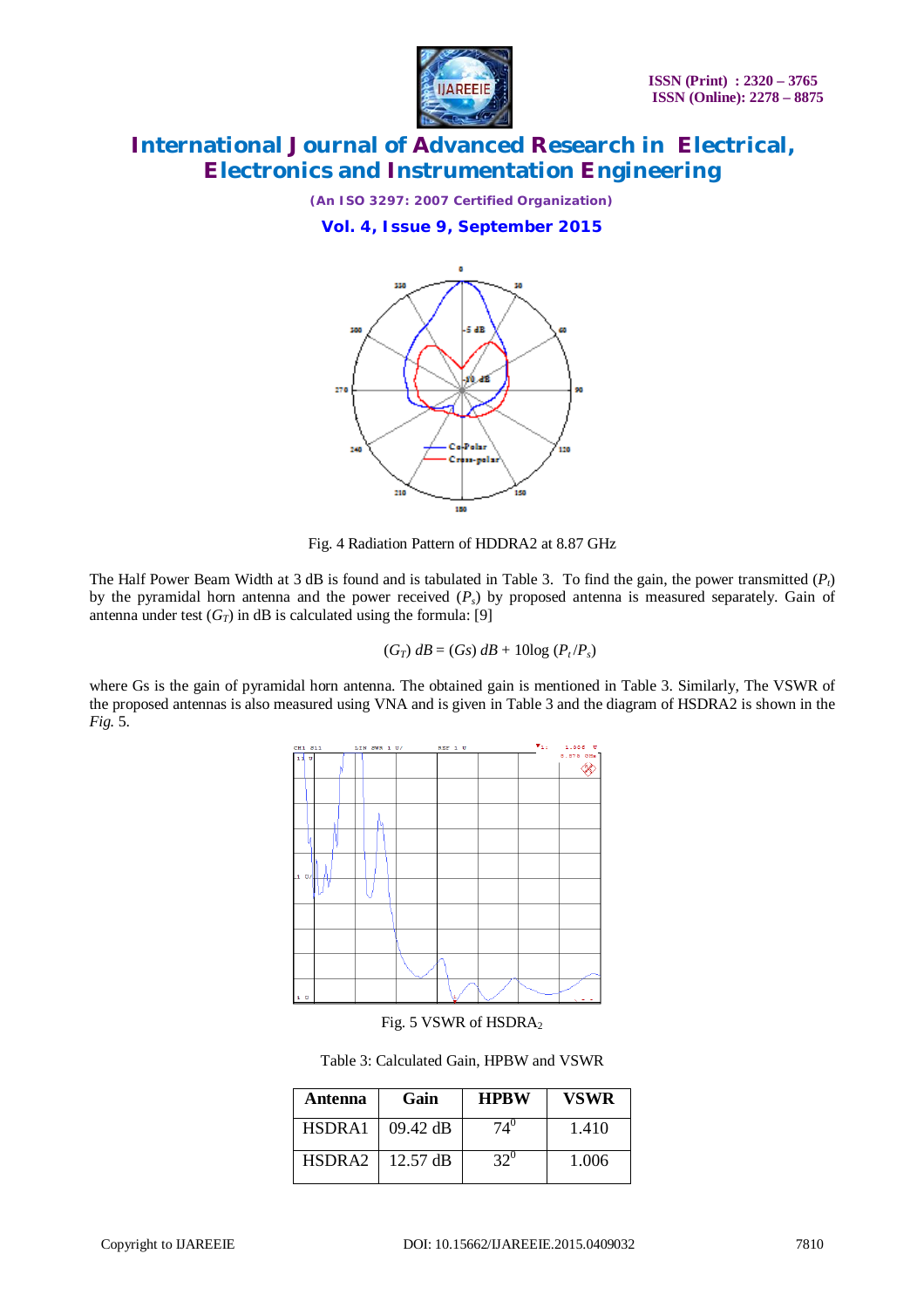

*(An ISO 3297: 2007 Certified Organization)*

### **Vol. 4, Issue 9, September 2015**

Further, as HSDRA2 gives maximum bandwidth among the proposed antennas, its variation of input impedance is 50.19-j38.93 and is shown in *Fig. 6*. It is seen that the input impedance has multiple loops at the centre of Smith chart that validates its wideband operation [10].



Fig. 6 Smith chart of HSDRA2

#### **IV.CONCLUSION**

From the detailed study, it is clear that the proposed antennas are quite simple in design and fabrication and good in enhancing the impedance bandwidth. A wide bandwidth is obtained by increasing the radius of hemi-sphere dielectric resonator placed at the centre of rectangular microstrip patch. The experimental results show that HSDRA with  $r = 1.5$ cm offer a maximum bandwidth of 55.36% without changing the radiation characteristics at the resonating frequency and shows improvement in gain which is found to be 12.57 dB. The proposed antennas are useful for modern broadband wireless communication systems and radar applications in the range of 8-16 GHz.

#### **ACKNOWLEDGEMENT**

The authors thank Department of Science and Technology (DST), Govt of India, New Delhi for sanctioning Vector Network Analyzer under the FIST Programme to the Department of Applied Electronics, Gulbarga University, Gulbarga

#### **REFERENCES**

- [1]. A. A. Kishk, "Dielectric resonator antenna, a candidate for radar applications," *Proc. IEEE Radar Conf.*, May 2003, pp. 258–264.
- [2]. R. D. Richtmyer, Dielectric Resonators, Appl. Phys, Vol. 10, pp. 391-398, June 1939.
- [3]. S. A. Long, M. McAllister and L. C. Shen, The Resonant Cylindrical Dielectric Cavity Antenna, IEEE Tran. Antennas Propagat., Vol. 31, pp. 406 412, 1983.
- [4]. M. W. McAllister, S. A. Long and G. L. Conway, Rectangular Dielectric Resonator Antenna, Electro. Lett., Vol. 19, pp. 219-220, March 1983
- [5]. M. W. McAllister and S. A. Long, Resonant Hemispherical Dielectric Antenna, Electto. Lett., Vol.20, pp. 657-659, 1984
- [6]. R. A. Kranenburg and S. A. Long, Microstrip Transmission Line Excitation of Dielectric Resonator Antennas, Electro. Lett., Vol. 24, pp. 1156- 1157, January 1988
- [7]. J. T. H St. Martin, Y. M. M. Antar, A. A. Kishk, A. Ittipiboon and M. Cuhaci, Dielectric Resonator Antenna using Aperture Coupling, Electro. Lett., Vol.26, pp. 2015-2016, 1990
- [8]. A. Ittipiboon, R. K. Mongia, Y .M. M. Antar, P. Bhartia and M. Cuhaci, Aperture Fed Rectangular and Triangular Dipole Antennas Dielectric Resonators for Use as Magnetic Dipole Antennas, Electro. Lett., Vol.29, pp. 2001-2002, 1993.
- [9]. Shailashree S, S.L. Mallikarjun and P.M. Hadalgi, "Design, Fabrication and Analysis of Wideband High Gain Dielectric Resonator Antennas", *International Journal of Electronics and Communication Engineering & Technology*, Vol.5, No.1, pp.56-62, July, 2014.
- [10]. Shailashree S, S L Mallikarjun and P M Hadalgi, "Fabrication and Analysis of Hybrid Dielectric Resonator Antennas for Wideband Application" *International Journal of Electrical and Electronics Engineering Research (IJEEER), Vol. 4, Issue 6, pp. 1-8, Dec 2014.*